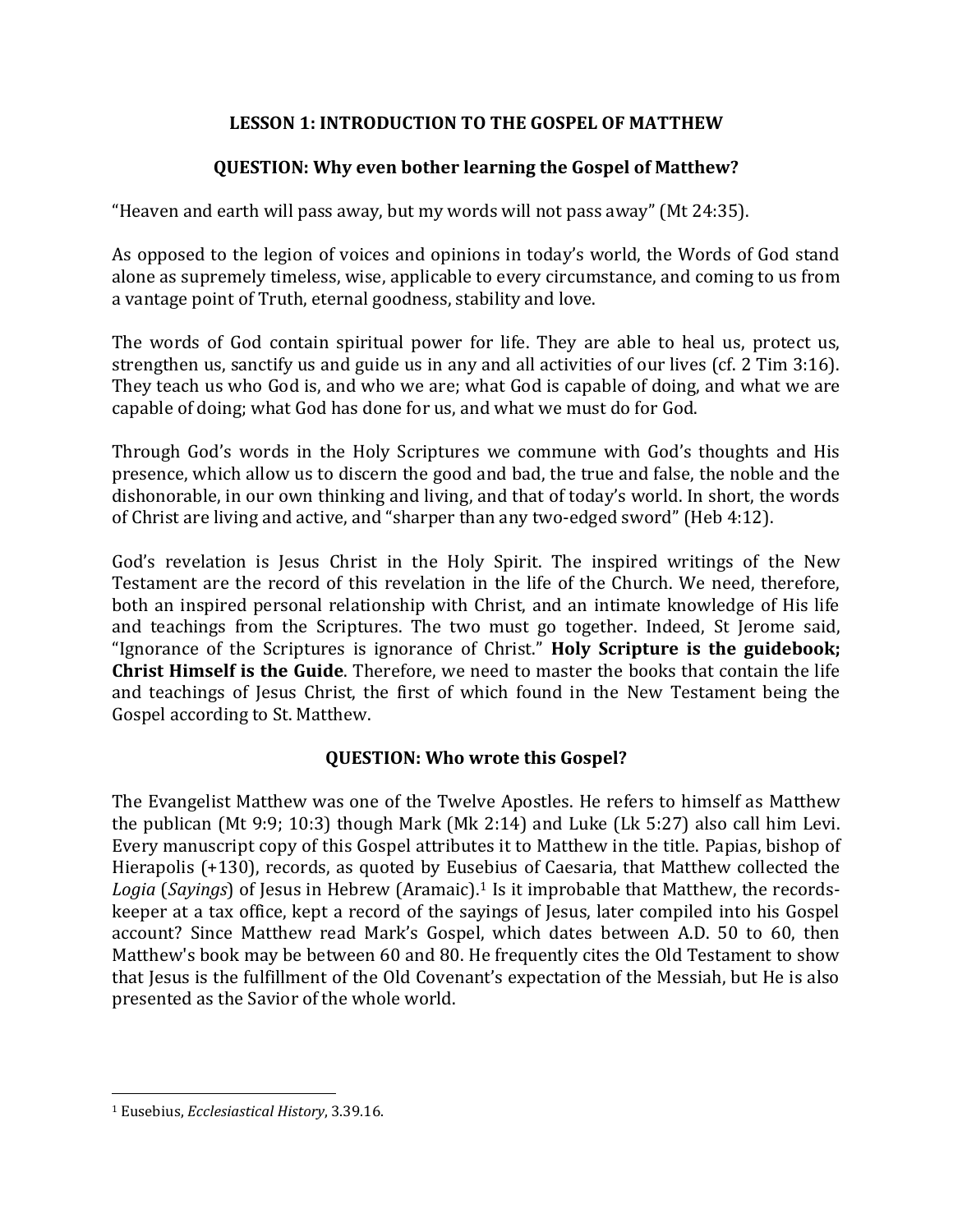

# **The Organization of the Gospel of Matthew (HANDOUT)**

# **A Comparison of Matthew to the other Gospels**

• SEE HANDOUT TBD

Video Presentation

https://bibleproject.com/explore/video/matthew/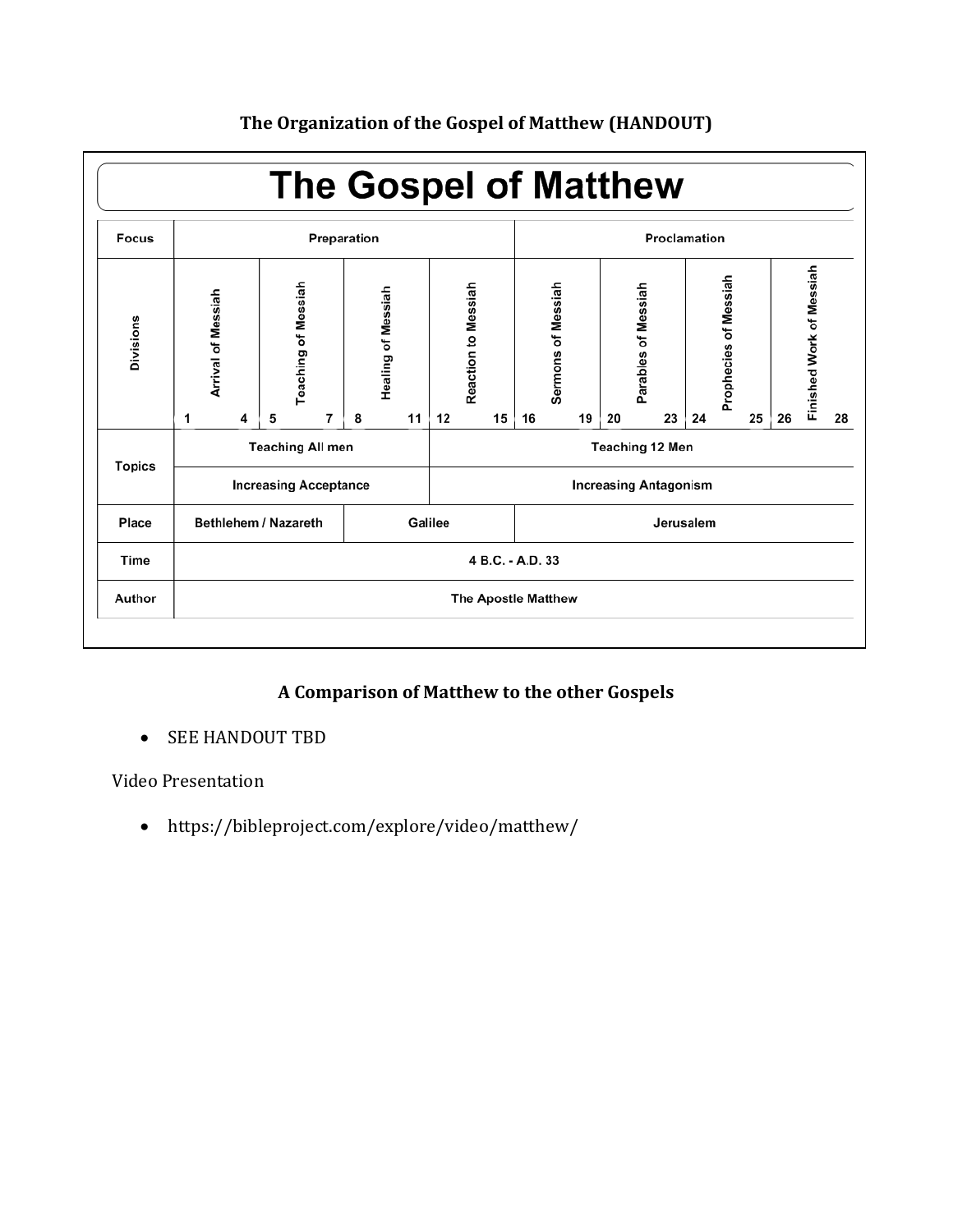## **LESSON 2 THE BIRTH AND IDENTITY OF JESUS CHRIST (Matthew 1 and 2)**

## *Summary of Lesson Teaching:*

Who is Jesus Christ? Matthew chapters 1 and 2 describe the **identity** of Christ with **three important narratives: The genealogy, the Virgin Birth, and the adoration of the Magi.** 

- *From the Genealogy* we learn Christ is a true human being, the fulfillment of expectation, and yet took upon Himself the good and the bad of humanity. Likewise for us, it doesn't matter what our background is, if we wish to serve Christ.
- *From the Virgin Birth* we learn that Christ is the New Adam; God become man, not God dwelling in a man, IMMANUEL ("God with us"), and our SAVIOR.
- *From the Adoration* we learn that Christ is our King, Priest, and Sacrifice.

## *Leading Questions:*

What are the biggest problems facing the world – and us – today?

- [Let the students answer]
- The answers boil down to two things: bad behavior (sin) and death.

But who can overcome sin and death?

- Mankind needed a **new beginning**.
- We need a **SAVIOR**, who understands the human condition of sin and death, as a human being; and at the same time has the power and authority to heal us, as God.

For this reason, Matthew begins his Gospel by telling us about a new beginning, a new "Genesis." The words, "The book of the genealogy of Jesus Christ, the Son of David, the Son of Abraham," can literally be translated: "The Book of Genesis of Jesus Christ." In other words, a new beginning has been given to all human beings and the world in Jesus Christ.

#### *Notes on Teaching Points:*

**[1] The Genealogy (1:1-17)** tells us that Jesus is truly a human being.

Jesus is like us – there is good and not so good in everyone's family.

- He has a noble, godly ancestry, being a descendent of both Abraham and David, the most faithful servants of God in the Old Testament.
- **Abraham** "believed God, and it was counted to him for righteousness" having left home at age 80 to serve God, and not holding anything back, even his only-begotten son, Isaac (Gen 22:2). Therefore God blessed him, saying: "I will make your descendants multiply as the stars of heaven… and in your seed all the nations of the earth shall be blessed" (Gen 26:4)
- **David** was godly and merciful, "a man after God's own heart" (1 Sam 13:14), and, though having committed grave sins, was a model of righteousness, mercy, faithfulness, and later, great repentance. God vowed to David: "I will set up your seed after you… and I will establish the throne of his kingdom forever" (2 Sam 7:13- 14).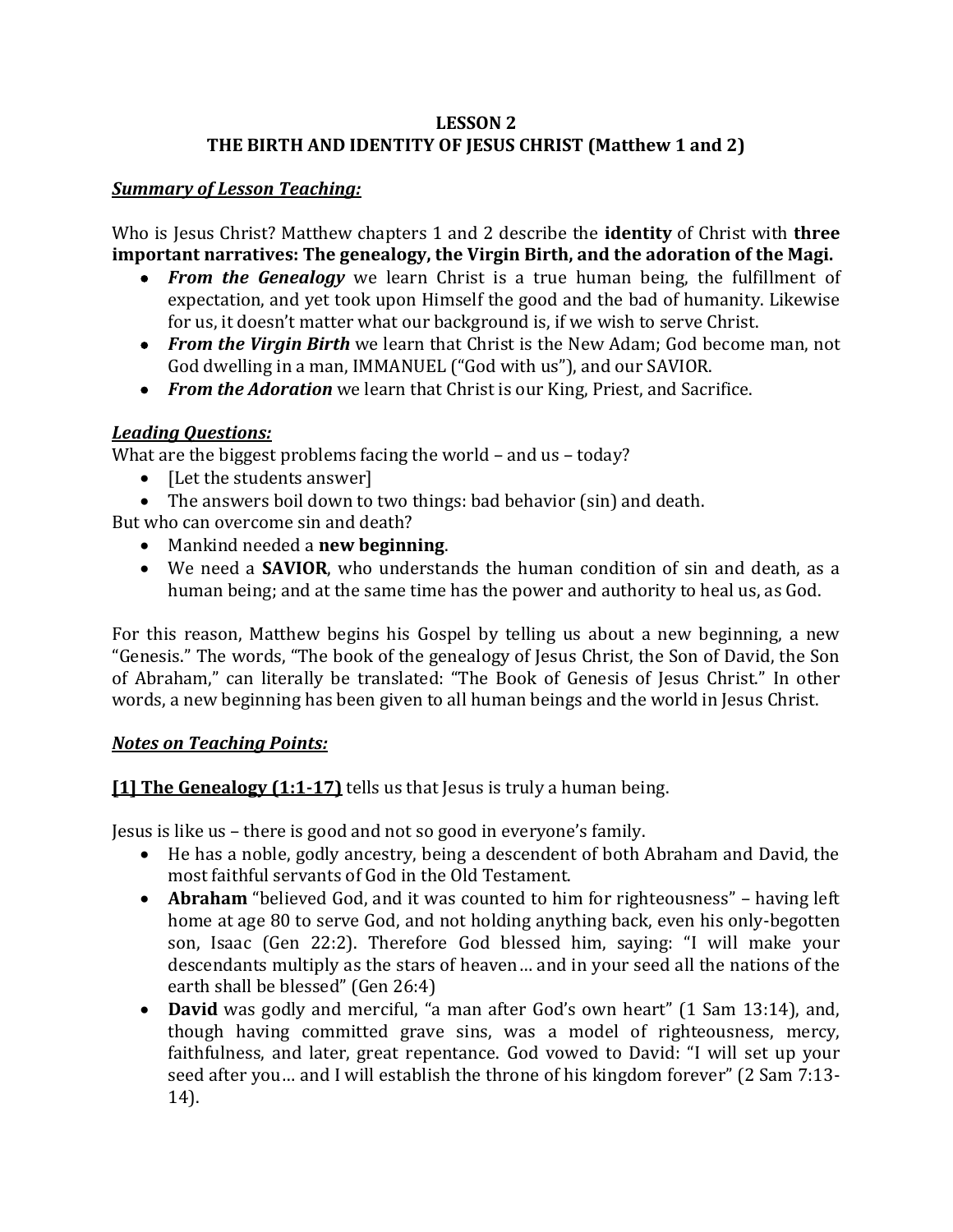• Note that Jesus is the "seed" that fulfills these covenants, the hope that God would send a Deliverer to restore a joyous and complete communion with God for all peoples.

But the Gospel of Matthew "pulls no punches": It goes out of its way to tell us that Jesus also came from broken families, from sinners, and embarrassing situations. For example:

• Rahab was a prostitute (Josh 2, 6); Tamar committed incest (Gen 38); Ruth was a Gentile (Ruth 1:4); Bathsheba committed adultery (2 Sam 11).

**QUESTION: What does the Genealogy teach us?** [That Jesus is like all of us. He assumed the good and the bad. It does not matter what our ancestry is, if we wish to serve God]

**[2] The Virgin Birth (1:18-25 [Read])** teaches us that He was born in a miraculous manner, of the Holy Spirit (1:18, 20), from Mary, a virgin (1:23).

The fact that Jesus is born by the power of the Holy Spirit is again reminiscent of Genesis 1, where the power of the Holy Spirit overshadowed the formless void and the waters; here He overshadows the Virgin Mary.

The Virgin Birth was a miracle, not found in nature. That is why the Righteous Joseph – before the revelation of the angel – thought to "put her away quietly" (being a kind man, he did not want to embarrass her). Such a birth was supernatural and unprecedented.<sup>2</sup>

**QUESTION: Why is the Virgin Birth important?** The fact that Jesus is born of a Virgin – without a human father, as a New Adam<sup>3</sup> – indicates to us that He is **God become man, not God dwelling in a man**. He is that unique individual who is both human (and so He understands us, as a human being) and divine (and so He can heal us, for He is the Son of God, one of the Holy Trinity).

For this reason, as Matthew tells us, He is called **IMMANUEL – GOD WITH US** (1:23). **Jesus Christ is God with us!**

Further, **the name "Jesus" itself means "Savior."** Hence the angel commanded Joseph: "You shall call His name Jesus, for He will save His people from their sins" (1:28).

**[3] The Adoration of the Magi (2:1-12)** reveals that the Son of God came to be king, priest, and sacrifice.

l

 $2$  A note on 1:25: The word "until" does not mean that an action did take place subsequently. For example, "The Lord said to my Lord, 'Sit at My right hand, Till I make Your enemies Your footstool'" ( Ps 110:1) does not mean that His enemies would cease being a footstool.

<sup>3</sup> Only Adam and Jesus are without a human father, and uniquely "son of God." The fact that Jesus is born of a Virgin means that mankind has been given a new beginning, outside of the cycle of pleasure, pain, and death, and based wholly on righteous self-offering to God.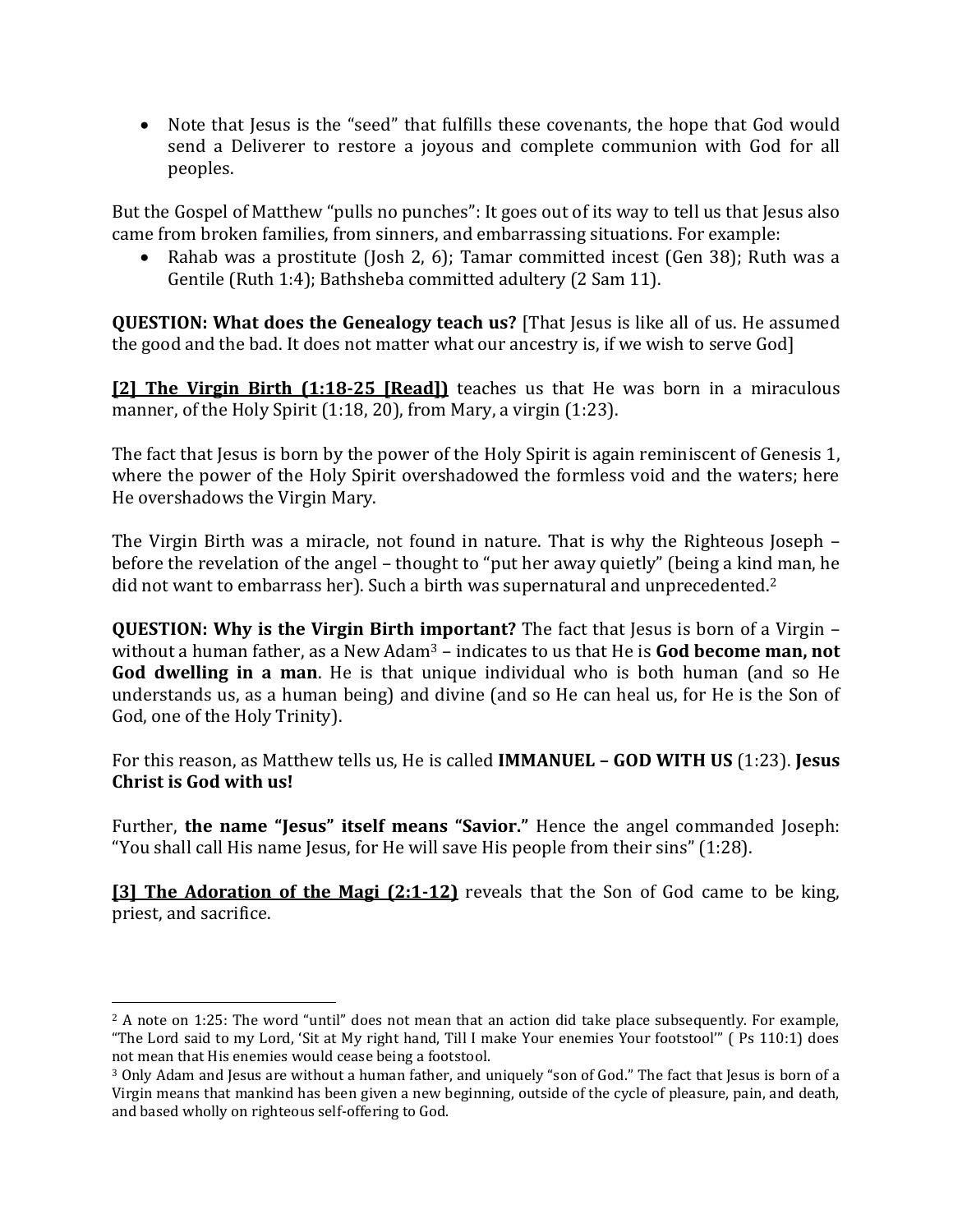The Magi were a class of Persian nobles who were known for their mastery of mathematics, science, diplomacy and… astrology. They were well respected throughout the civilized world. When they arrived in Jerusalem, they were given an immediate audience with King Herod. They are seeking a newborn King, which makes everyone nervous.

Some believe they saw an inexplicable star, and may have learned the prophecy of the Christ either from the prophet Daniel, or from their fellow former Magus, Balaam, "A Star shall come out of Jacob; A Scepter shall rise out of Israel" (Num 24:17).

St John Chrysostom says that this was not a common star, because not all could see it; further, it disappeared for a time in Jerusalem, then reappeared and guided the Magi to the Christ Child. **They saw the star, because they sought God in their hearts; and so He guided them to Christ**. 4

Pope St Gregory the Great tells us that the gifts of the Magi point to the identity of Christ: **gold, because He is King; frankincense, because He is priest; and myrrh**, used to anoint the dead, **because He will die, as a sacrifice**. 5

**QUESTION: What does the Star teach us?** The Magi were not even Hebrews, members of the Old Testament people, and yet God sent them the star. Indeed**, it doesn't matter who you are – if anyone wishes to find Christ, God will send them a guiding star**.

### **CONCLUSION: KEY POINTS RE-INTERATED**

#### **Who is Jesus?**

*From the Genealogy* we learn Christ is a true human being, the fulfillment of expectation, and yet took upon Himself the good and the bad of humanity. Likewise for us, it doesn't matter what our background is, if we wish to serve Christ.

*From the Virgin Birth* we learn that Christ is the New Adam; God become man, not God dwelling in a man, IMMANUEL ("God with us"), and our SAVIOR.

*From the Adoration* we learn that Christ is our King, Priest, and Sacrifice.

 $\overline{a}$ 

<sup>4</sup> Nicetas Stethatos.

<sup>5</sup> Homily 8; Homily 10 (PL 76:1110).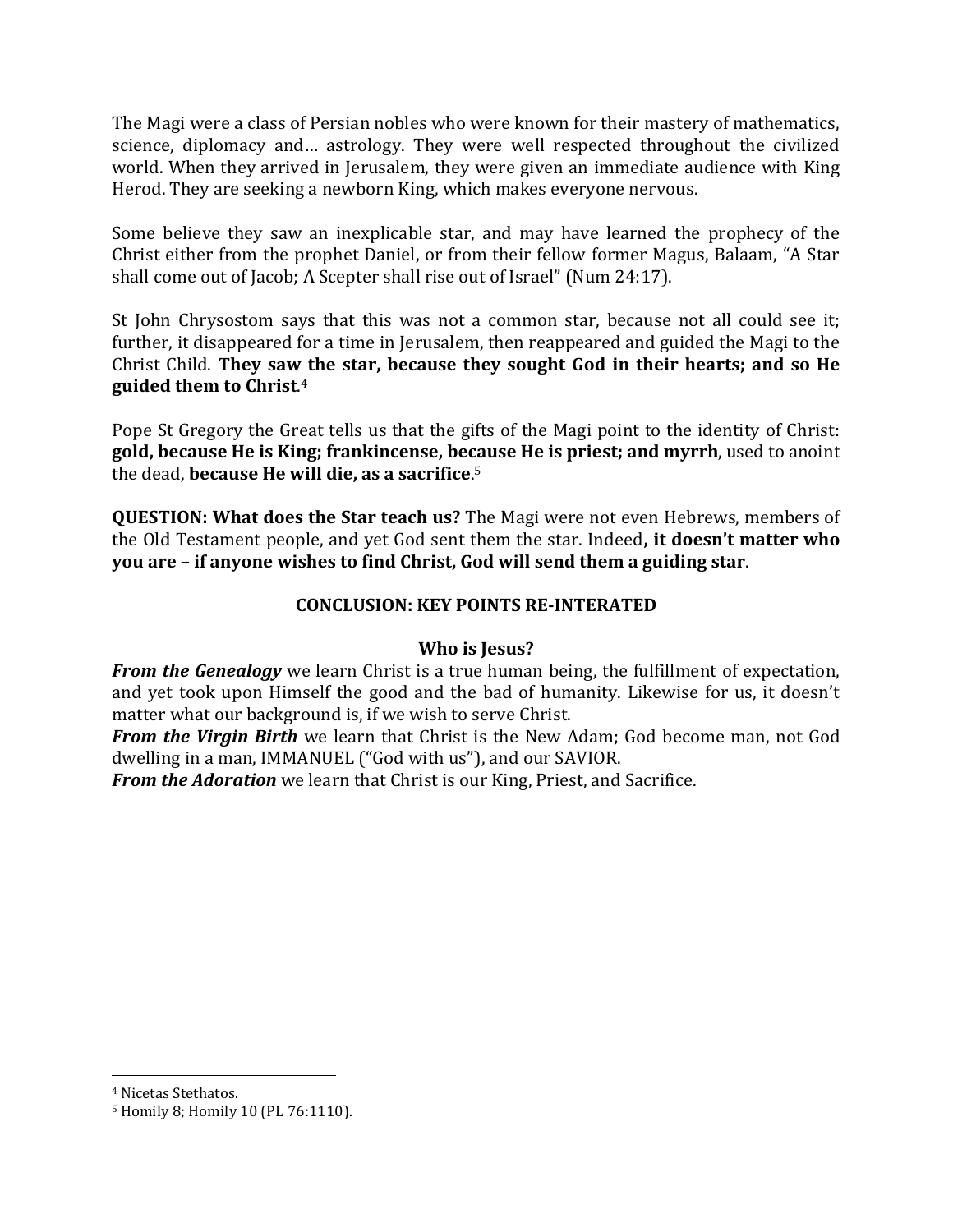### **Lesson 3: The Baptism of Christ (Mt 3)**

#### *Summary of Lesson Teaching*

The Baptism of the Lord is the basis of our own baptism. In baptism we see His death and resurrection pre-figured, the sanctification of mankind through the abiding presence of the Holy Spirit, and conquering of the evil powers who enslaved mankind.

#### *Leading Questions:*

Why is baptism so important? If it is so powerful, and gives us so many good things, then why do so many of our friends who have been baptized do not seem to even care?

We say in the Creed, "I believe in one baptism, for the remission of sins." Why then was Jesus baptized by John the Baptist, if Jesus was sinless? What does Baptism accomplish for us as Christians?

#### *Notes on Teaching Points*

### **St John the Baptist, Prophet and Forerunner**

John is both the last of the Old Testament prophets and "forerunner," or first preacher, of Christ. As such, he is the link between the Old and New Testaments. He is depicted with angelic wings in his icon because his mission is an angelic, as one who announces good tidings.

- According to tradition, St. John and his mother Elizabeth fled to the desert after the murder of his father Zechariah<sup> $6$ </sup> (Mt. 23:35) and there he was raised and taught by angels.
- "Angel" means "messenger". The ministry of Prophets was angelic in this sense. According to Jer. 23:18-22 a true prophet is one who has stood in the presence of the divine council of God and is sent to declare God's message to His people.
- The prophecy applied to St. John in v. 3 points to his angelic mission as Jesus' messenger who proclaims His coming (cf. Is. 40:3-31). St. John calls Israel to prepare for the return of Yahweh among them by repentance and baptism in the Jordan which signifies that repentance.
- St John was baptizing in the Jordan River, the place at which the Israelites had crossed over from their old life in Egypt to the new life in the promised land.
- John's message of deliverance is for everyone. For entrance into the promised Kingdom of Heaven, one needs not Abrahamic lineage, but a repentant heart and the fruit thereof (vv. 8-10). Note the iconography of the tree with the axe: one must bear not simply repent but also bring forth good fruit – that is, a life of virtue and righteousness, which manifests that Kingdom of Heaven.<sup>7</sup>

 $\overline{a}$ 

<sup>6</sup> *Protoevangelium of James*, cc. 23-24.

<sup>7</sup> "So do you want the kingdom of heaven to also be near you? Prepare these ways in your heart, in your senses and in your soul. Pave within you the way of chastity, the way of faith, and the way of holiness. Build roads of justice. Remove every scandal of offense from your heart…And then, indeed through the thoughts of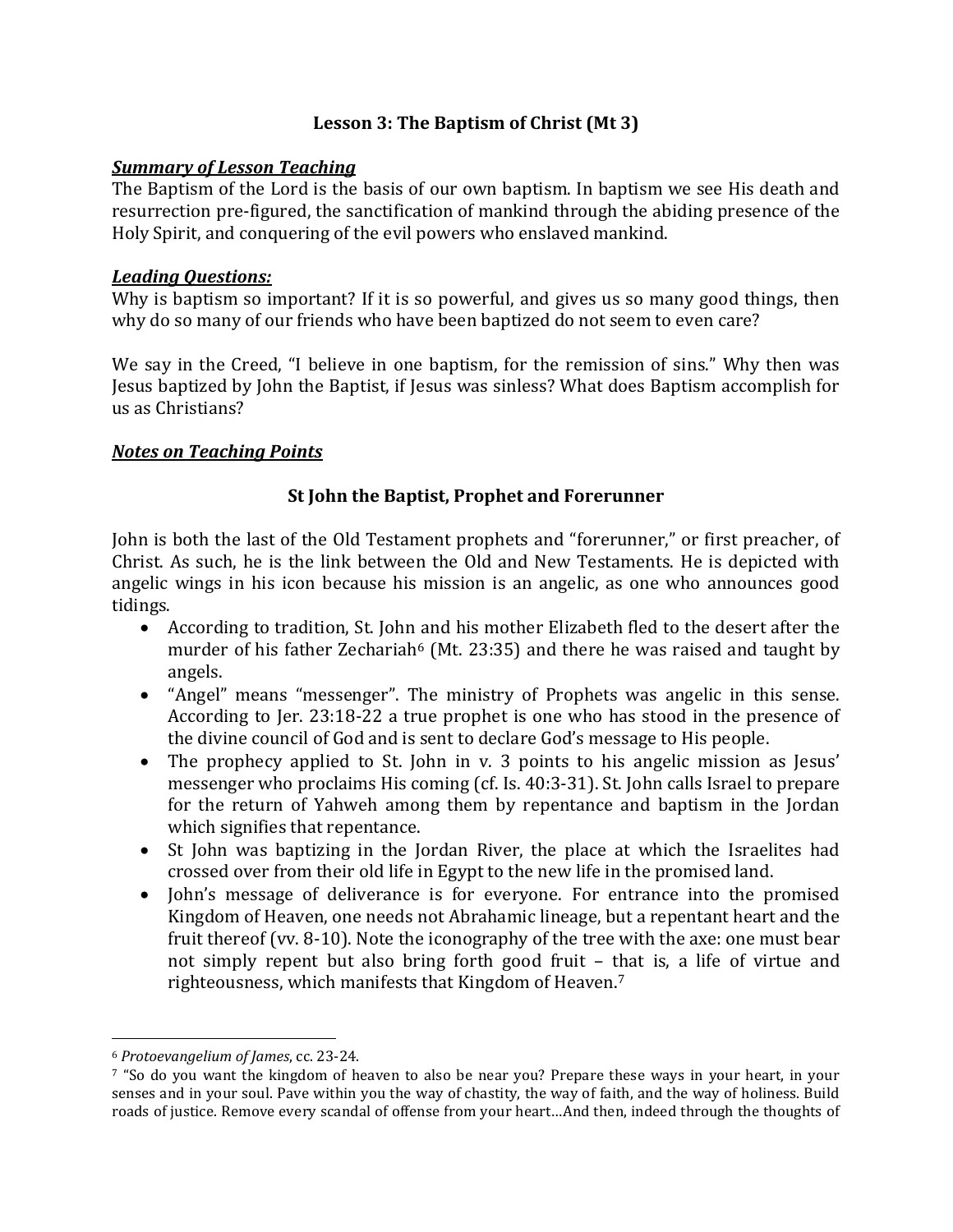**Question**: As a prophet-angel, did St. John tell people what they wanted to hear?

St John is also considered angelic because of his virtuous and ascetic<sup>8</sup> life, scorning the body and living only for the spirit:

• He lives in the desert of Judea.

 $\overline{a}$ 

- He wears the same clothes as Elijah: a rough camel hair robe with a belt.
- He eats "locusts" (meaning unknown) and wild honey.

He is an "angel in the flesh" with no need of bodily comfort, nor of approval in the court of public opinion.

The Gospel tells us that multitudes came to him from all over to confess their sins and be baptized. John was charismatic, tough, and yet compassionate. Therefore, the people trusted him. They came to him to confess their sins and to repent; That is, to leave their sinful behavior and start a new life of righteousness, free of a bad conscience.

*Historical Note*: The Jewish priest-historian **Flavius Josephus** (A.D. 37-c.100) describes John the Baptist as a "good man, who had commanded the Jews to exercise virtue, righteousness towards one another and piety towards God. For only thus, in John's opinion, would the baptism he administered be acceptable to God… Now many people came in crowds to him, for they were greatly moved by his words."<sup>9</sup>

## **The Baptism of Christ**

Jesus did not confess any sins, for He had none to confess. John is even reticent to baptize Him because of this. But Jesus insisted, to "fulfill all righteousness" (3:15). What does this mean? Why was Jesus baptized?

We find an answer when we pay attention to what happened to Jesus (Mt 3:16-17):

- "The heavens were opened to Him" that is, the presence of God was made accessible.
- The Spirit of God descended and alighted upon Him that is, the Holy Spirit rested and remained with Him, as a human being, permanently.
- A voice came from heaven, saying, "This is My beloved Son, in whom I am well pleased" – that is, Jesus is confirmed to have an familial relationship with God, as a Son to a Father.

All of this confirms Jesus' "righteousness" as a human being. Importantly, it also forges a path for every Christian.

your heart and the very movements of your soul, Christ the King will enter along certain paths" (St. Chromatius of Aquileia, *Tracts on Matthew*).

<sup>8</sup> "Ascetic" means self-disciplined; it can refer to austerity (avoiding luxury or comfort) or even athletic training (being very strict and regimented); in short, the avoidance of anything that distracts the mind, or makes a person negligent or lazy.

<sup>9</sup> *Jewish Antiquities* (18.109-119). Josephus further tells us that Herod had John executed, because he was afraid of his influence over people. When Herod's army was destroyed by King Aretus of Syria, the Jews saw this as a punishment for his unjust execution of John.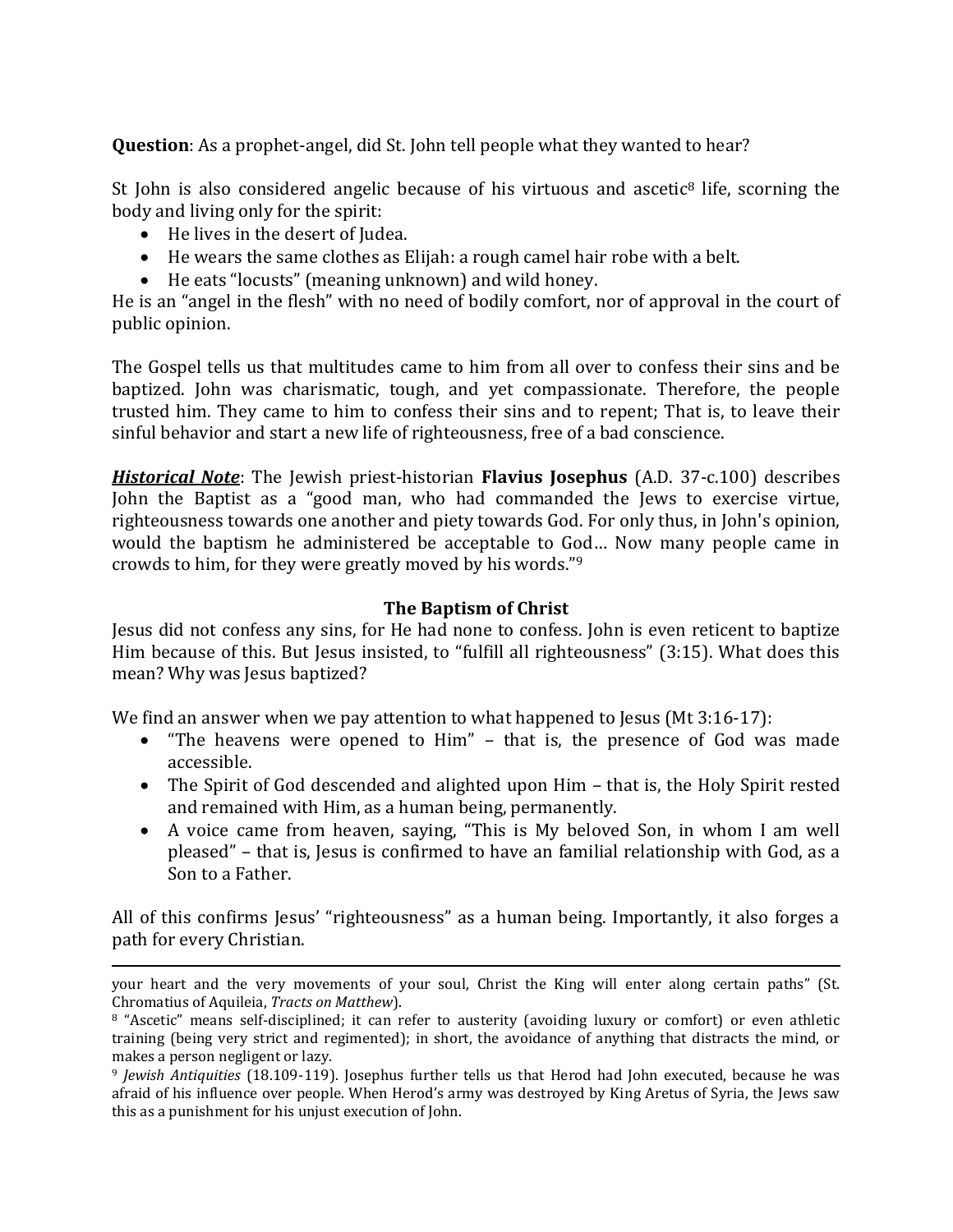## **Because Jesus Christ was baptized, we can baptized.**

Baptism is for sinners, and by being baptized, our sinless Lord identified Himself with us; His baptism teaches that He took upon Himself not the sin, but the consequences of our sin.

Therefore, all that happened to Christ will also happen to us, making us "Christians":

- The heavens open to us: God hears our prayers, is close to us, embraces us.
- The Holy Spirit abides in us permanently: No matter what, He will reside in our innermost soul, such that we become "temples" of God (1 Cor 3:16; 6:19).
- We become children of God, adopted sons and daughters (Rom 8:15; Gal. 4:5).
- We are empowered and commissioned to fight evil.

St Cyril of Jerusalem (+386): "Jesus sanctified Baptism by being Himself baptized. If the Son of God was baptized, what godly man is he that despises Baptism? But He was baptized not that He might receive remission of sins, for He was sinless; but being sinless, He was baptized, that He might give to them that are baptized a divine and excellent grace… that we might receive both salvation and honor." 10

St Athanasius the Great (+373): "If then for our sake He sanctifies Himself, and does this when He has become man, it is very plain that the Spirit's descent on Him in Jordan was a descent upon us, because of His bearing our body. And it did not take place for the benefit of the Word, but for our sanctification, that we might share His anointing, and of us it might be said, 'Do you not know that you are God's Temple, and the Spirit of God dwells in you (1 Cor 3:16)?' For when the Lord, as man, was washed in Jordan, it was we who were washed in Him and by Him. And when He received the Spirit, it was we who by Him were made recipients of it."<sup>11</sup>

The Fathers of the Orthodox Church further see the Baptism of Christ as:

- A New Genesis, with God's voice, His Word, the Holy Spirit and the water present, as in Genesis chapter one, thereby sanctifying all creation anew; and
- A "Theophany" ("Revelation of God") since we have all the Divine Persons of the Holy Trinity revealed: the voice of God the Father, the presence of the God the Son incarnate, and the descent of God the Holy Spirit.

Finally, Jesus' baptism foreshadows His death and descent into Hades, His victory over the evil spirits and the devil and His triumphant Resurrection. Therefore the icon of His baptism often depicts beasts or the "bound strong man" (cf. Mt 12:29) in the water, representing demonic forces.<sup>12</sup>

l

<sup>10</sup> Catechetical Lecture III.11.

<sup>11</sup> Discourse Against the Arians I.12.47.

<sup>12</sup> Again, St Cyril of Jerusalem, Catechetical Lecture III.11: "According to Job, there was in the waters the dragon that draws up Jordan into his mouth (Job 40:18). Since, therefore, it was necessary to break the heads of the dragon in pieces, He went down and bound the strong one in the waters, that we might receive power to tread upon serpents and scorpions (Lk 10:19)…. The Life encountered him, that the mouth of Death might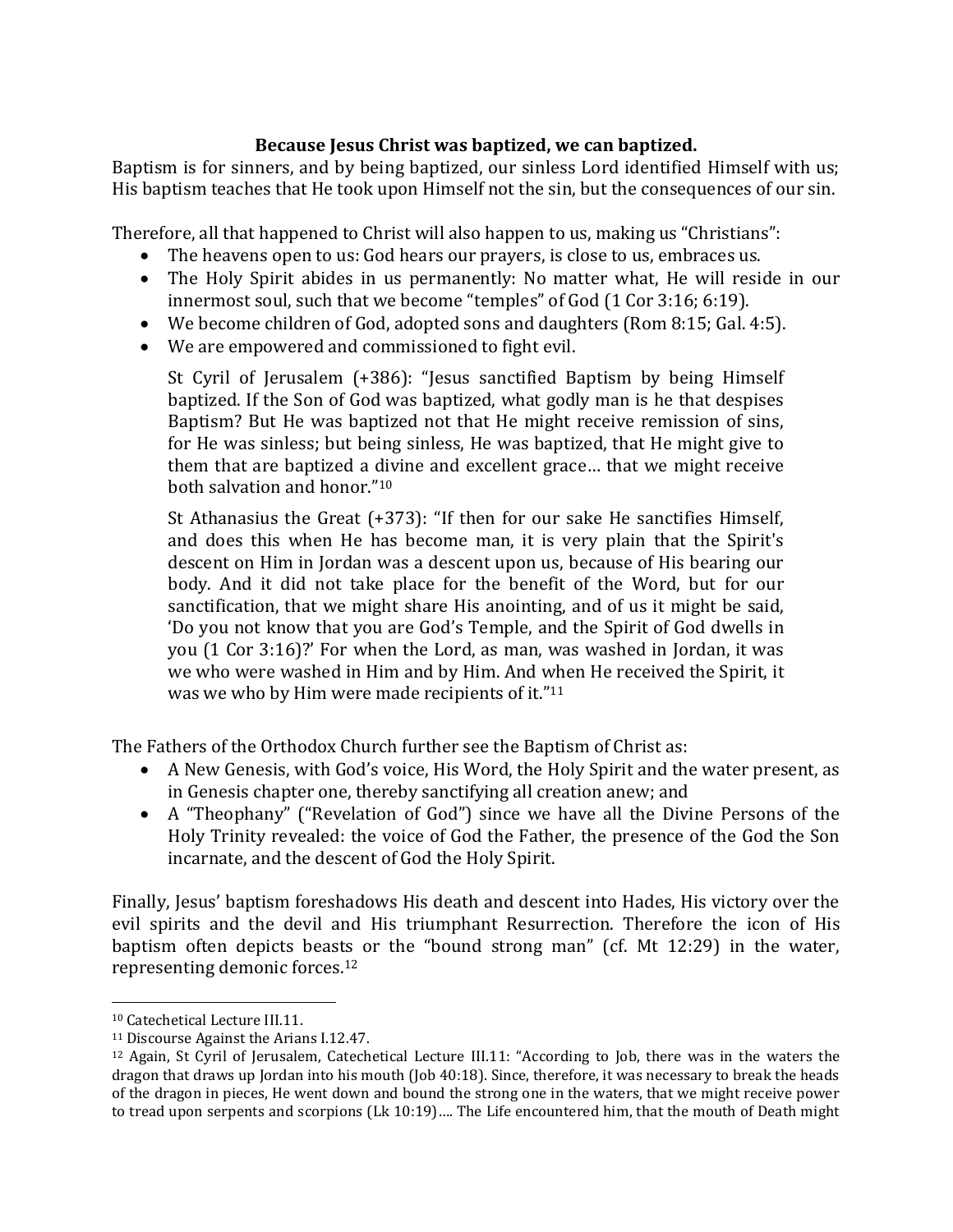## *Concluding Points*:

 $\overline{a}$ 

The Baptism of Christ is foundation of our Baptism; what Jesus experienced as a man, paves the way for each of us who is baptized into Christ.

- In our baptism:
	- o We are given a new birth in the Spirit; our nature is renewed and we become adopted children of God (Rom 8:15).
	- o We participate in the death, resurrection, and sanctification of Christ (Rom 6:3).
	- o We "put on Christ" becoming Christians (Gal 3:27).
	- o The Holy Spirit abides in us permanently.
- However, Baptism is a gift. Like any gift, we are free to utilize it, or ignore it.
	- o The divine power requires our freely willed appropriation.
	- o If one is given a tool, one must learn about it and use it to build things.
		- A tool sitting around unused is forgotten.
	- o We must knock at the door of our heart (Mt 7:7); for the Kingdom of Heaven is within us (Lk 17:21).
- However, we never lose the grace of baptism, as sinful as we may become (e.g., St Mary of Egypt said, "I am guarded with the grace of baptism").

henceforth be stopped, and all we that are saved might say, 'O death, where is your sting? O grave, where is your victory?' (1 Cor 15:55). The sting of death is drained by Baptism."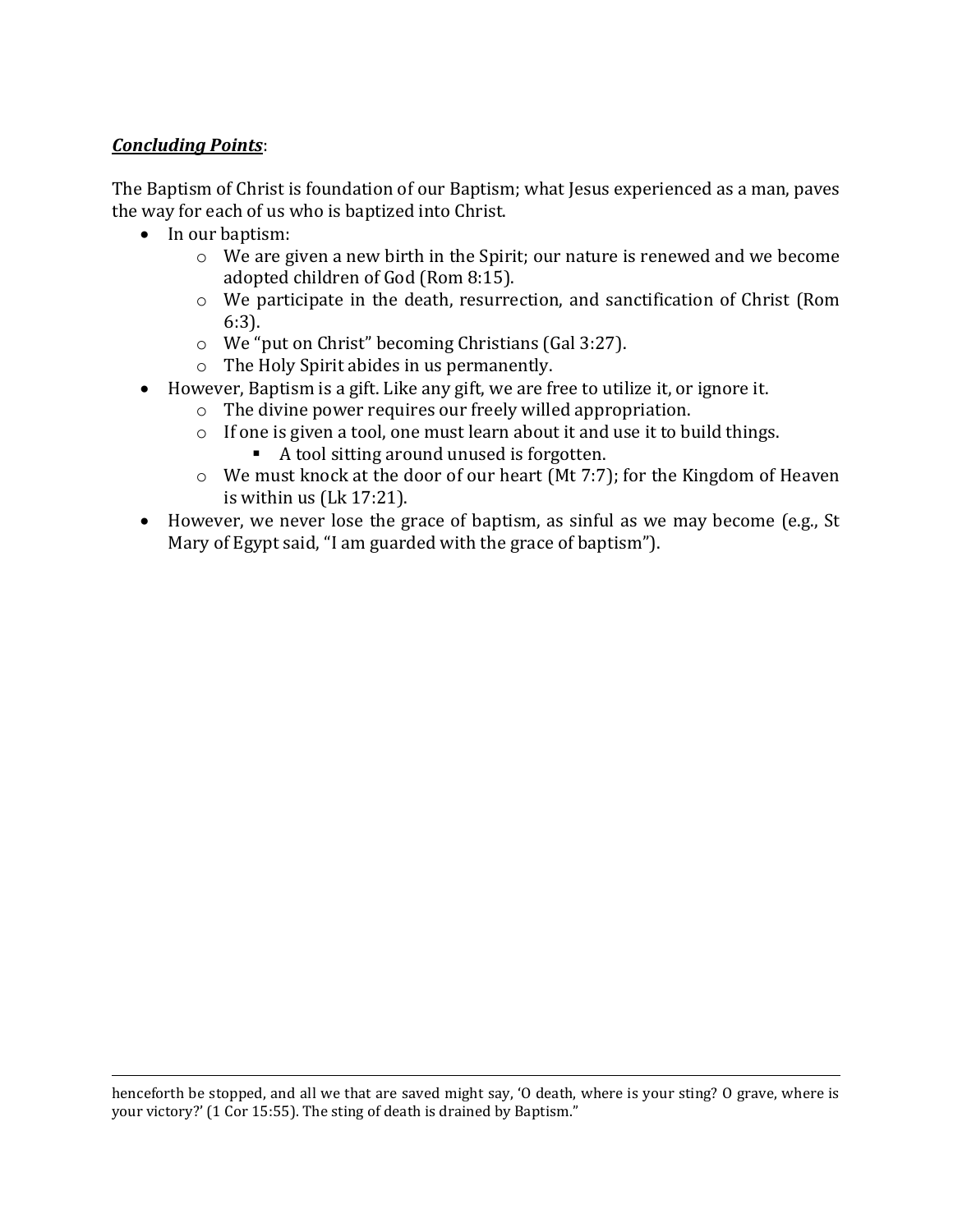### **Lesson 4: The Temptation of Christ (Mt 4:1-11)**

#### *Summary of Lesson Teaching*

After His incredible grace-filled Baptism, Jesus is led by the Spirit to be tempted. The temptations which befell Jesus reflect those that afflict all of us, in one form or another: fame, wealth, power. Jesus' victory over temptation reverses Adam's failure and the devil's consequent domination of mankind. We likewise are shown how we may triumph over sin and the devil when we face temptation.

#### *Leading Questions:*

What is temptation? Does it come to us as something evil, or something good? If we desire to follow Christ, why are we still tempted? Do our failures mean that we cannot change, or be victorious over sin? Is Satan real?

#### *Notes on Teaching Points*

It is significant that the incidents of Jesus' baptism and temptation are placed side by side, for such is emblematic of the Christian life. Sometimes hard times follow the good. There is a lesson in this: After the reception of God's grace and good things, we will be called to use these gifts. After our baptism into Christ and reception of the Holy Spirit in chrismation we can expect to struggle with the enemy and be tempted. Such will require our effort and determination, but will also show us that, with God's help, we can be victorious.

#### **How Should We Understand "Temptation"?**

- Temptations often begin as a simple thought. Then we decide to think about the thought and "engage" it. The heart allows the thought – and this is the first step of sin, of succumbing to temptation. Then we act on it; if we act repeatedly it becomes an uncontrollable habit, a sinful passion. We will discuss this process more during the Sermon on the Mount.
- Temptation often presents good things in the wrong context. What makes us want a good thing in the wrong context is often our own pride, egotism or selfish gratification. In such a scenario, a good thing can lead to sin, instead of being as God intended it, as a blessing to bring us joy and help us serve God and obey His commandments. A good thing in the wrong context can be sinful and destructive.
	- o The most simple example is bread. Bread is good it is our basic human food. But in the midst of Christ's fast, bread was not a good, but a source of temptation.
	- o Adam and Eve were tempted to be gods. But to be such was God's plan for them in the first place, to be like Him. When they chose to pursue this goal egotistically, aside from a communion with God, it brought about their separation from God instead.
	- o Take sexual relations as another example: Such are good and a blessing within marriage, but can be hurtful and destructive outside of marriage.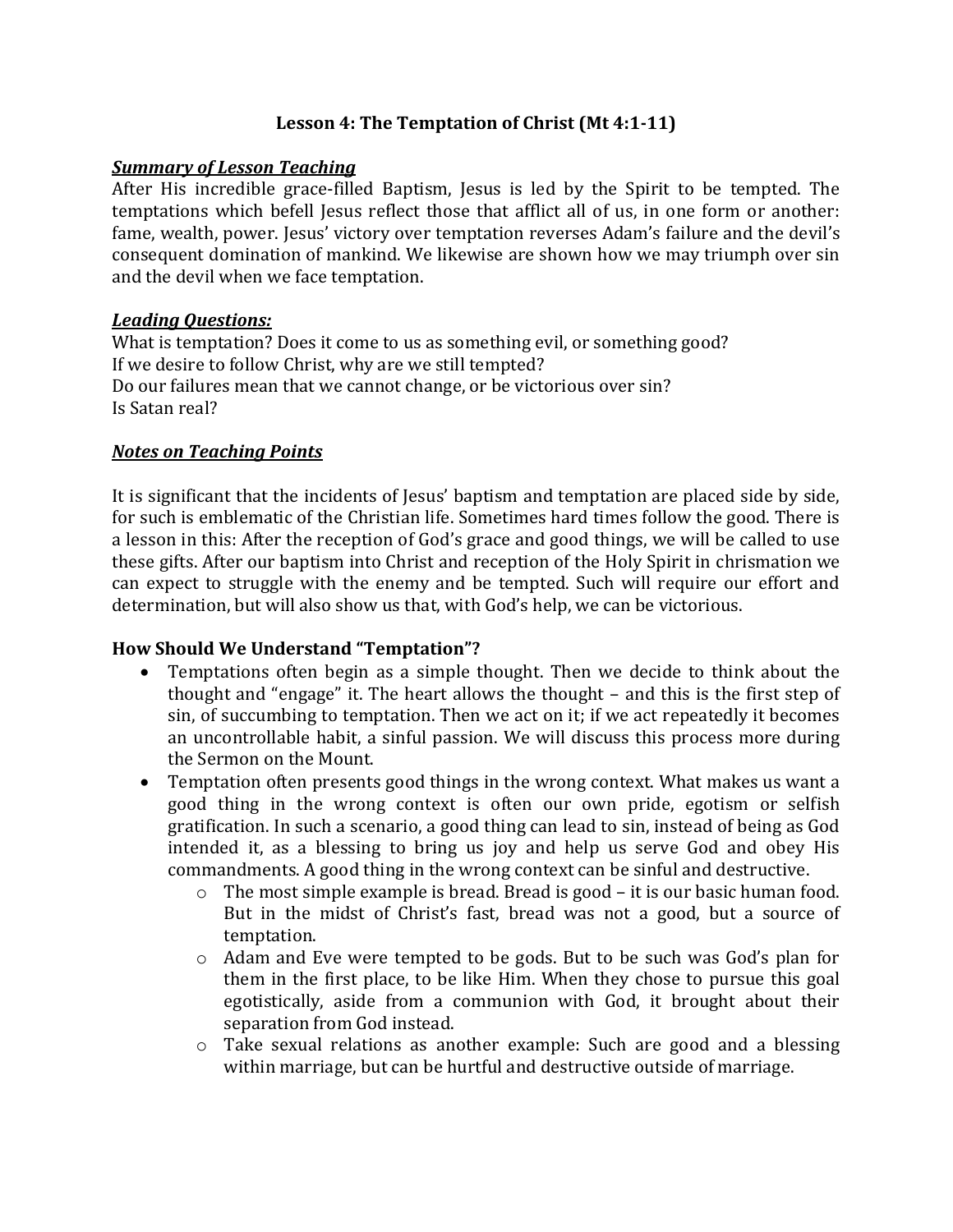- Within marriage, they nurture the exclusive bond between husband and wife, express and confirm faithfulness, self-giving, love, and life, and occasion the miracle of new life, the children of the couple.
- But outside of marriage, such relations can be profoundly hurtful and damaging, lead to profound feelings of guilt, betrayal, and brokenness.
- Temptation is often about context instead of the thing itself. Just as like fire: It is good in a hearth, where it gives light, warmth, ability to cook food, etc. But outside of the hearth it is destructive and can burn down a house, and even an entire neighborhood.
- Evil can pass itself off as good. The devil himself can appear as a angel of light (2 Cor 11:14).
- The devil quotes the Holy Scripture! Yet does so out of context, misinterpreted, etc.
	- o For this reason, the Orthodox Church only interprets the Holy Scripture in light of the consensus of the Fathers and Saints. Interpretation is never a matter of personal opinion.

# **The Temptation of Christ**

If God permitted and allowed His Son to be tempted, what does that indicate about how we should think about temptations we face?

The very fact that Jesus was tempted teaches us that the experience of being tempted is not of itself evil or sinful.

- In fact, whereas the devil shows us good things in an evil context (the temptation), God can take the evil of temptation and make it into something good: our training and strengthening in mind and heart to serve God.
	- o Conquering temptation is a means for spiritual growth.
	- o We learn that God will never abandon us (1 Cor 10:13).
	- o Pope St. Gregory the Great teaches that God takes what the devil intends for evil and our undoing as a means whereby He trains and strengthens us.<sup>13</sup>
- We learn who we are and the power of baptismal grace inside of us when we struggle against temptation.

Jesus was tempted with three things:

- [i] To break His fast by making stones into bread.
	- o This temptation is about choosing that which is physically satisfying in the moment, rather than what is God-pleasing.
	- o It is ultimately to live for the flesh and not the spirit.
- [ii] To demonstrate His power by throwing Himself down from the Temple.
	- o To "tempt God" is to do what is inherently foolish, and expect God to protect you.
	- o It is also to act with bravado instead of humility, seeking to achieve notoriety and fame.
- [iii] To accept political power by worshipping the devil

 $\overline{a}$  $13$  "Not just the good serve God by the help they give us, but the wicked also serve him by the trials they inflict on us...The will of the elect spirits harmonizes with the divine mercy, and the minds of the fallen ones, when they serve their own evil ends, obey the judgment of God's stern decrees" (*Moralia in Job*, 2:38).